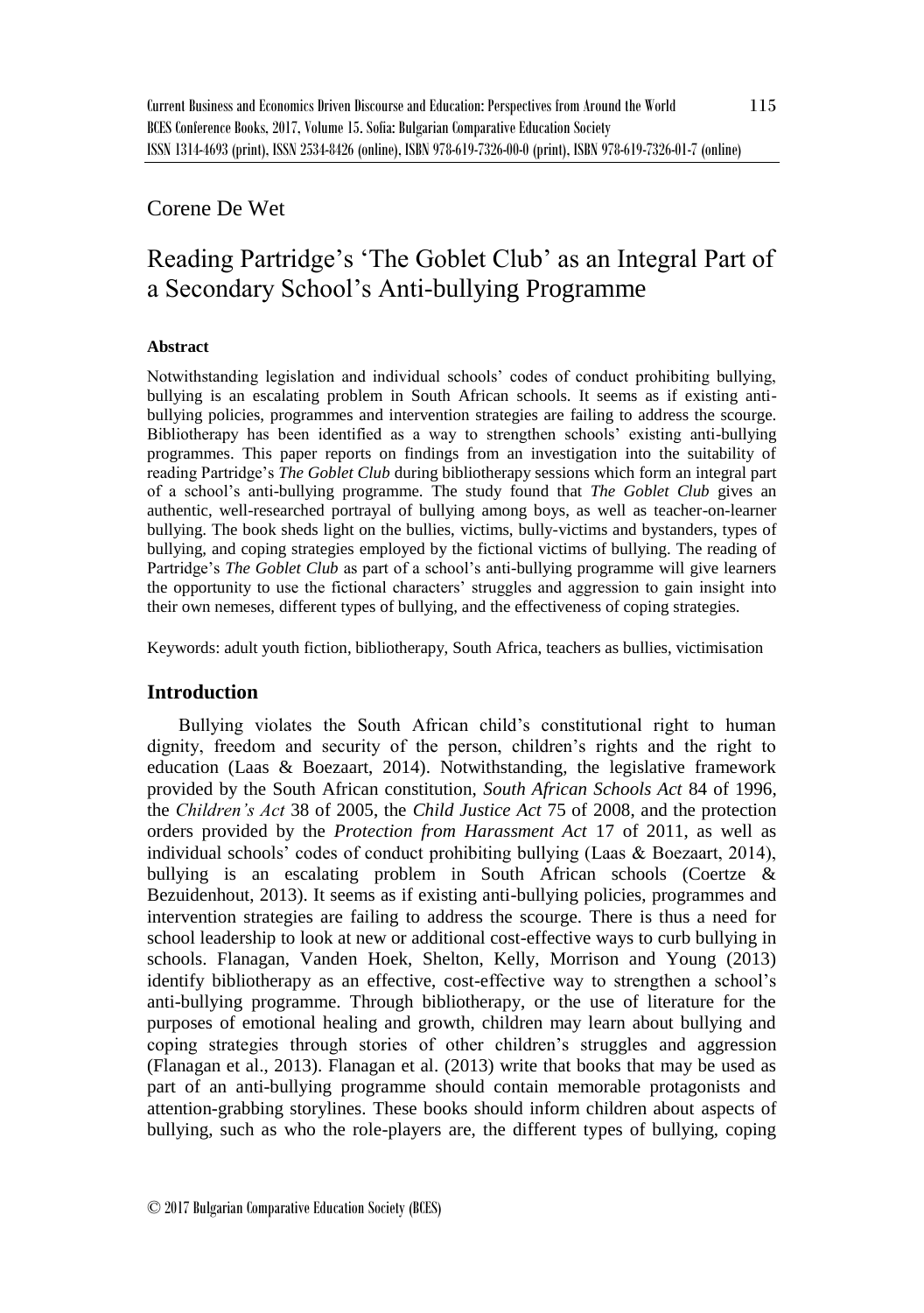skills that are effective in reducing bullying, and offer solutions that victims will realistically be able to use.

The aim of this paper is to report on an investigation into the suitability of reading Partridge's *The Goblet Club* during bibliotherapy sessions that form an integral part of a secondary school's anti-bullying programme. To attain the aforesaid aim, this study was guided by the following questions:

- How is bullying portrayed in *The Goblet Club*?
- Is the portrayal of bullying in *The Goblet Club* in line with research findings on the topic?
- Can bibliotherapists draw on *The Goblet Club* to help children cope with bullying?
- Can *The Goblet Club* be utilised as part of a school's anti-bullying programme?

## **Book selection**

Building upon the premises that the authors of good young adult fiction (YAF) reach an audience because 'they have placed their fingers on the pulse of adolescents and metaphorically engage them where they live' (Larson & Hoover, 2012, p. 49), this research project focuses on books that have received the M.E.R. prize for YAF during the period 1995 to 2015 (cf. *South African awards for Children's and Youth Adult books,* [sa] for a list of books that have won the award). The researcher read all the books that received the M.E.R. prize for YAF during the period 1995 to 2015. While eleven of the books describe one or more incidents of bullying, only *The Goblet Club* has bullying as a leading theme. I therefore decided to analyse the book's portrayal of bullying in order to evaluate its suitability for inclusion in an anti-bullying programme for secondary schools.

#### **The story**

Mark Llewellyn-Bryce, the protagonist in Partridge's (2007) novel is sent to St. Matthew's College for Boys by his parents as 'one more punishment for years of bad behaviour' (Partridge, 2007, back page). This dark novel of betrayal and abuse is set against the background of a boys' only boarding school that accommodates boys who are 'troublesome and disobedient [and] thrown out of other schools' (Partridge, 2007, p. 11). The members of the Goblet Club, Mark, Trent, Vlad and Francis, dedicate themselves to the study of poison. Initially they use poison to rid the school of its rat plague. Later on they use their knowledge of poison to poison the resident bully (John Venter) and murder the headmaster (Solomon Crabtree). While the relationship between Mark and Venter is a recurring subplot, teacher-onlearner bullying is a leading theme in *The Goblet Club*.

#### **The portrayal of bullying in** *The Goblet Club*

#### **The role-players: bullies, victims, bully-victims and bystanders**

While research on bullying in schools focuses predominantly on learner-onlearner bullying, *The Goblet Club'*s main focus is on teacher-on-learner bullying.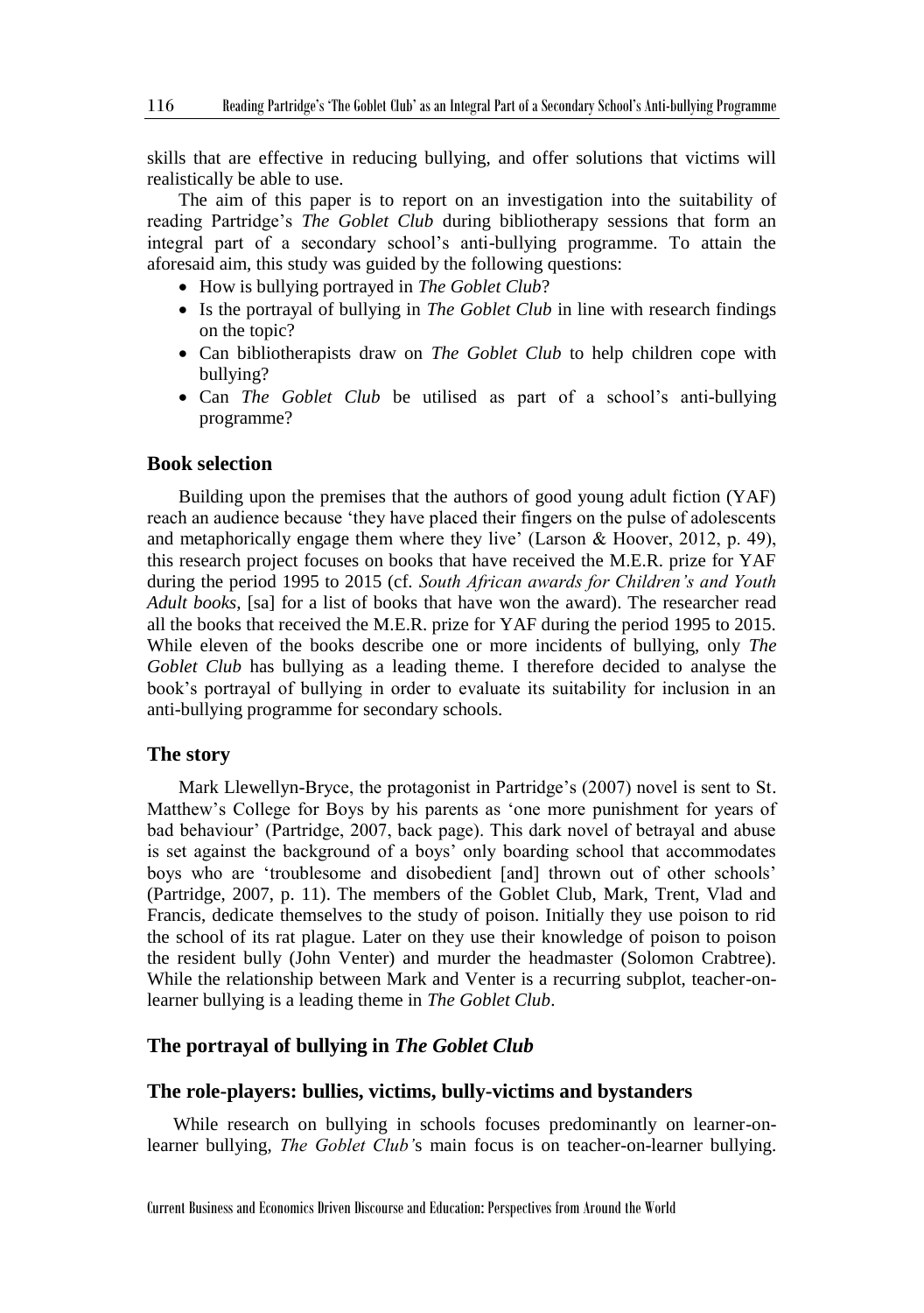The ensuing discussion will firstly look at Partridge's (2007) portrayal of teachers as bullies; thereafter, attention will be given to learners as bullies, victims, bullyvictims and bystanders. The story is set against the background of a boys' only school. The only females mentioned in the book are Mark and Francis's mothers. All descriptions of incidents of bullying are those of boys and male teachers bullying boys. Cross gender or female-on-female bullying dynamics could thus not be explored.

#### *Teachers as bullies*

The antagonist, Crabtree, seems to be the embodiment of evil. Words such as 'madman' (Partridge, 2007, p. 110), 'evil' (Partridge, 2007, p. 137), 'sadistic' (Partridge, 2007, p. 23) are used to describe the headmaster of St. Matthew's, Crabtree. Crabtree's speeches during assembly were the 'tirade of an egotistical bigot' (Partridge, 2007, p. 42). Francis, one of Mark's friends, said that 'Crabtree thinks he is a priest or something, but he is more like a dictator. I just can't decide who he is more like: he's as tyrannical as Hitler, but as asinine as Napoleon, so maybe he's a bit of both' (Partridge, 2007, p. 61). Crabtree is however not the only bullying teacher. The author describes Woolf, Moolman and Ogilvie's verbal, physical and emotional abusiveness towards the learners in detail (Partridge, 2007). Partridge characterises the St. Matthew's teachers as heartless, abusive, unprincipled, and cowardly individuals who enjoy abusing their power. This characterisation is in line with findings by De Wet (2014, p. 8) on bullying teachers, namely that 'lust for power and lack of empathy [are] key characteristics of the bullying educator'.

#### *Learners as bullies, victims, bully-victims and bystanders*

In the portrayal of learners as bullies Partridge (2007) focuses on Venter and gives the following description of him:

*… a stout boy with arms roughly the size of those belonging to a New Zealand rugby player… He had a squashed pink face that clashed horribly with his red hair… Every school has them, those unfortunate kids who find that making other boys lives miserable is the only way they can make sense of their own unhappy lives (Partridge,* 2007, p. 14)*.*

Venter is described as a 'bluntly arrogant' (Partridge, 2007, p. 98), but cowardly individual, who left Mark alone if he was with his friends, but 'when I was alone, it was another story altogether' (Partridge, 2007, pp. 54-55).

Partridge's portrayal of Venter as a spineless, unhappy individual supports the myth that bullies are unhappy individuals with low self-esteem. Danielson and LaBonty (2009) and Ma (2001) found that children who bully are more likely to have high self-esteem and suffer less anxiety and insecurity than their peers. Partridge's portrayal of bullies is however, not altogether wrong. Bullies have, as portrayed by Partridge, little empathy for their victims, are aggressive and have a need to dominate others (Danielson & LaBonty, 2009). Some references are made in the book to boys who were bullied by Venter and other (unnamed) bullies (e.g., 'Bullies like Venter were common and they terrorised the weak without constraint' (Partridge, 2007, p. 23)).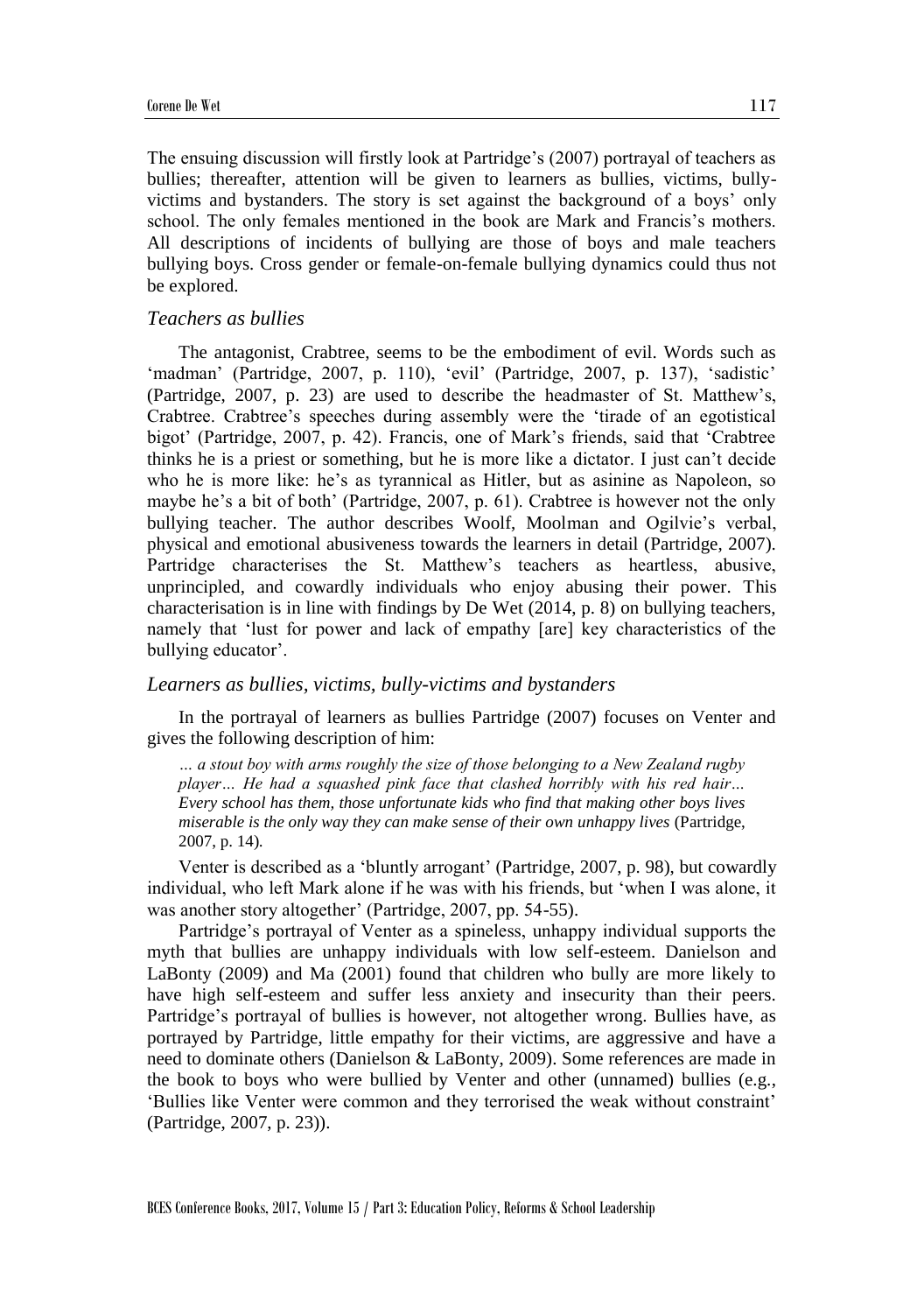Mark and Thomas however, are the only two victims who are identified by name. Of these two, only Thomas can be labelled a 'true' victim. Thomas Newberry, the 16-year-old nephew of Crabtree, who also acted as Crabtree's secretary, was sexually abused by his uncle. It seems as if this abuse was common knowledge among learners. This led to his victimisation. In a letter to Mark Thomas wrote: 'The boys at school laughed at me. They called me 'nancy boy'. I realised that they knew about what was happening to me and that they amused themselves at my expense' (Partridge, 2007, p. 90). Thomas did not retaliate; on the contrary, he became a pitiable recluse. Partridge's characterisation of Thomas is in line with research findings by Ma (2001), namely that victims of bullying have low self-esteem and high social anxiety, are often without friends, lack social skills, and will rarely defend themselves or retaliate.

Sekol and Farrington (2010, p. 1759) found that children who are both bullies and victims in school are 'an especially problematic group' characterised by restlessness, hot-temper, impulsiveness, aggressiveness, hyperactivity and behavioural misconduct. They are mostly disliked by their peers and are more likely than 'pure' victims to be bullied physically. The aforementioned characterisation holds true for Mark, e.g. he head-butted Venter, his only friends were his fellow Goblet Club members, and Mark and Francis acted out their reputation as delinquents and vandalised school property (Partridge, 2007). Mark showed no remorse for his delinquency: 'I don't think I am a bad kid, just misunderstood… I am unapologetic of my wicked ways' (Partridge, 2007, p. 1).

An important group of children who are affected by bullying are those children who are neither victims nor perpetrators, but who see bullying happening to their peers. According to Mestry, Van der Merwe and Squelch (2006, p. 48) bystanders rarely intervene; they can 'idly stand by or look away, afraid to step in for fear of becoming a target themselves or they can actively encourage or join in the bullying'. These findings hold true for the bystanders in *The Goblet Club*: during a physical altercation between Mark and Venter 'there were students all around us as well as prefects, but no one intervened… Fights were commonplace at St. Matthew's, so instead of trying to break us up, they spurred us on' (Partridge, 2007, p. 100). The apathy of bystanders, as depicted in the above citation, is typical during incidence of bullying (Mestry et al., 2006). Yet, two examples of bystanders becoming involved in bullying situations, and siding with the victims, are described in the book. Francis came to Mark's aid when the latter was viciously attacked by Venter (Partridge, 2007). Mark helped Thomas to escape from St. Matthew's, thus giving him an opportunity to escape from his abusive uncle and the verbal humiliation by learners (Partridge, 2007).

#### **Types of bullying**

De Wet (2016) distinguishes between three types of bullying, namely verbal (e.g., name-calling, threats, racist and sexist remarks and teasing), physical (e.g., hitting, hair pulling, biting, punching and poking) and nonverbal (imagery and gestures) bullying. De Wet (2016, p. 31) notes that there are also forms of bullying 'that have a specific nature due to among others its purpose or platform', such as emotional, discriminatory and cyber-bullying. This paper will draw attention to one of these specific forms of bullying, namely emotional bullying. Emotional bullying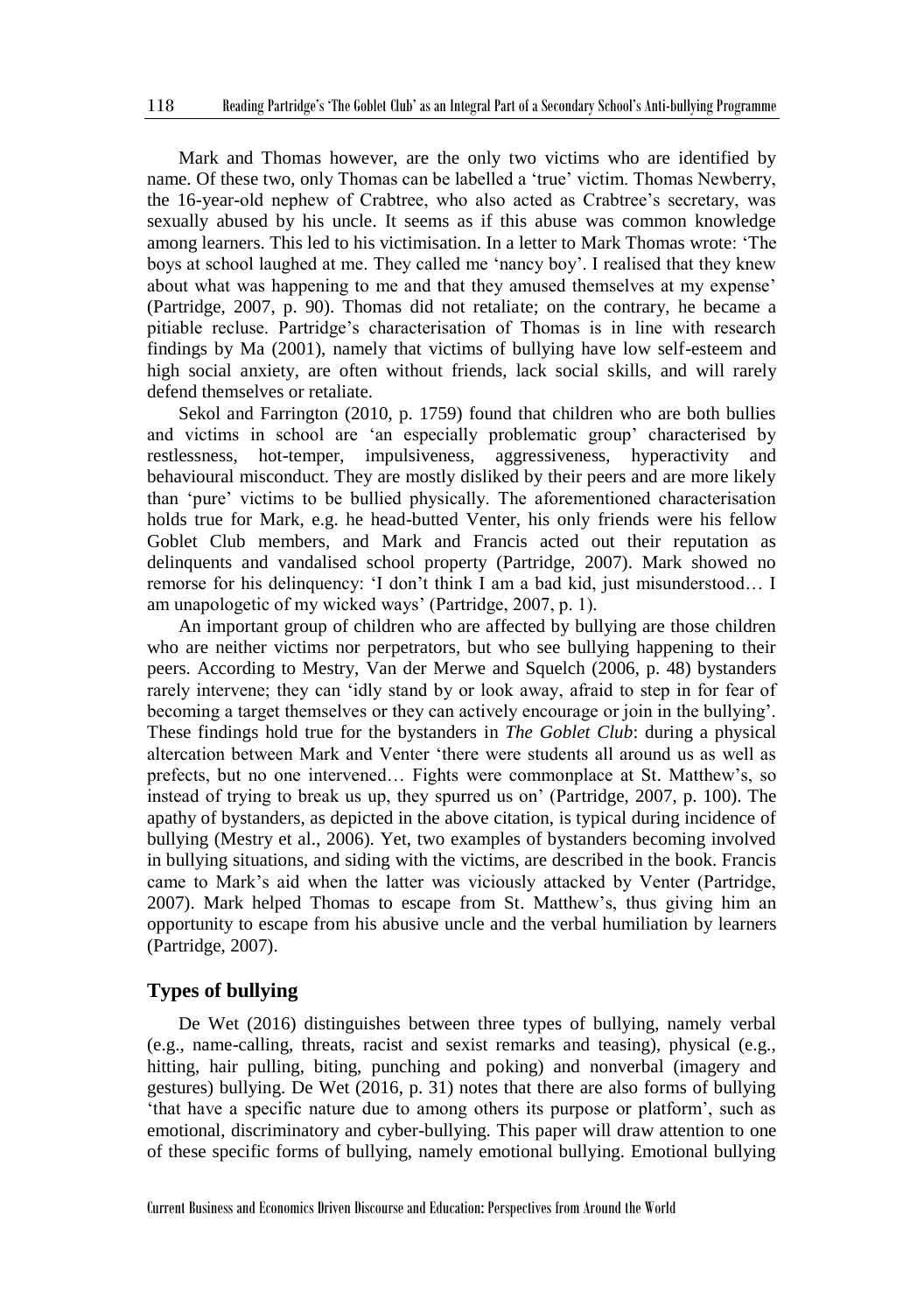is anything that causes emotional pain and can include isolating or excluding someone, defamation, humiliation, blackmail, manipulation, intimidation and marginalisation (Coertze & Bezuidenhout, 2013; De Wet, 2016). Attention will firstly be given to the three types of bullying perpetrated by teachers; thereafter, the focus will be on verbal and physical bullying among learners.

#### *Types of bullying perpetrated by teachers*

The book abounds in examples of teachers physically abusing their learners. Teachers used their hands or books to hit learners over the head. Learners had to stand for prolonged periods of time during detention. They were even forced to stand outside the class while it was raining (Partridge, 2007). Corporal punishment was not uncommon, with learners often returning from Crabtree's office 'bruised from his belt' (Partridge, 2007, p. 43).

I identified numerous incidences of St. Matthew's teachers verbally abusing the learners. Mr. Woolf told Collins, one of the learners, that 'I think that you are a sad, sad individual who is going to end up making a mockery of himself on street corners for money'. After humiliating Collins, Woolf 'passed onto the next boy and repeated the same exercise, ridiculing him and putting him down. He was an expert' (Partridge, 2007, p. 33). The teachers called the learners all kinds of names, e.g., 'Here you will eat off the floor like the runt that you are' (Partridge, 2007, p. 33); 'what I see before me are the dregs that cannot be washed away' (Partridge, 2007, p. 43); and 'you are the black sheep whom society has cast aside into the wilderness. Thieves and good-for-nothings' (Partridge, 2007, p. 42).

The assumption put forward by Partridge, namely that teachers subject their learners to physical and verbal bullying is supported by De Wet's (2014) study. She found that 55.6% of the teachers who took part in her study characterised teacheron-learner bullying as verbal abuse. She furthermore found that learners were subjected to physical abuse, especially corporal punishment.

Teachers should act *in loco parentis* towards learners. It can therefore be argued that if teachers forsake their role as caregivers and use their position of power to humiliate learners, they may be guilty of emotional bullying. Woolf treated the learners 'like absolute cretins and he never missed an opportunity to affirm Crabtree's opinion of us: that we were good for nothing criminals who had no future to look forward to' (Partridge, 2007, p. 31). Woolf told Mark that 'no one gives a damn about you here… you are nothing but a little boy who is going to be walked upon and forgotten' (Partridge, 2007, p. 33). After an altercation with Venter, Mark walked around the school with a blue eye for more than a week: 'but I could have been wearing a sombrero for all the attention that my teachers gave me' (Partridge, 2007, p. 56). Through the words of the protagonist, Partridge (2007, p. 43) criticises the teachers of St. Matthew's for a lack of care and an unwillingness to stand up against the abusive headmaster:

*More than once, I saw a student returning from Crabtree's office, bruised from his belt, or broken from his words, and still the teachers did nothing, not even offer a word of sympathy to the victim. Crabtree was king in his kingdom, and it seemed to me like no one stood in his way.*

*Types of bullying perpetrated by learners* 

BCES Conference Books, 2017, Volume 15 / Part 3: Education Policy, Reforms & School Leadership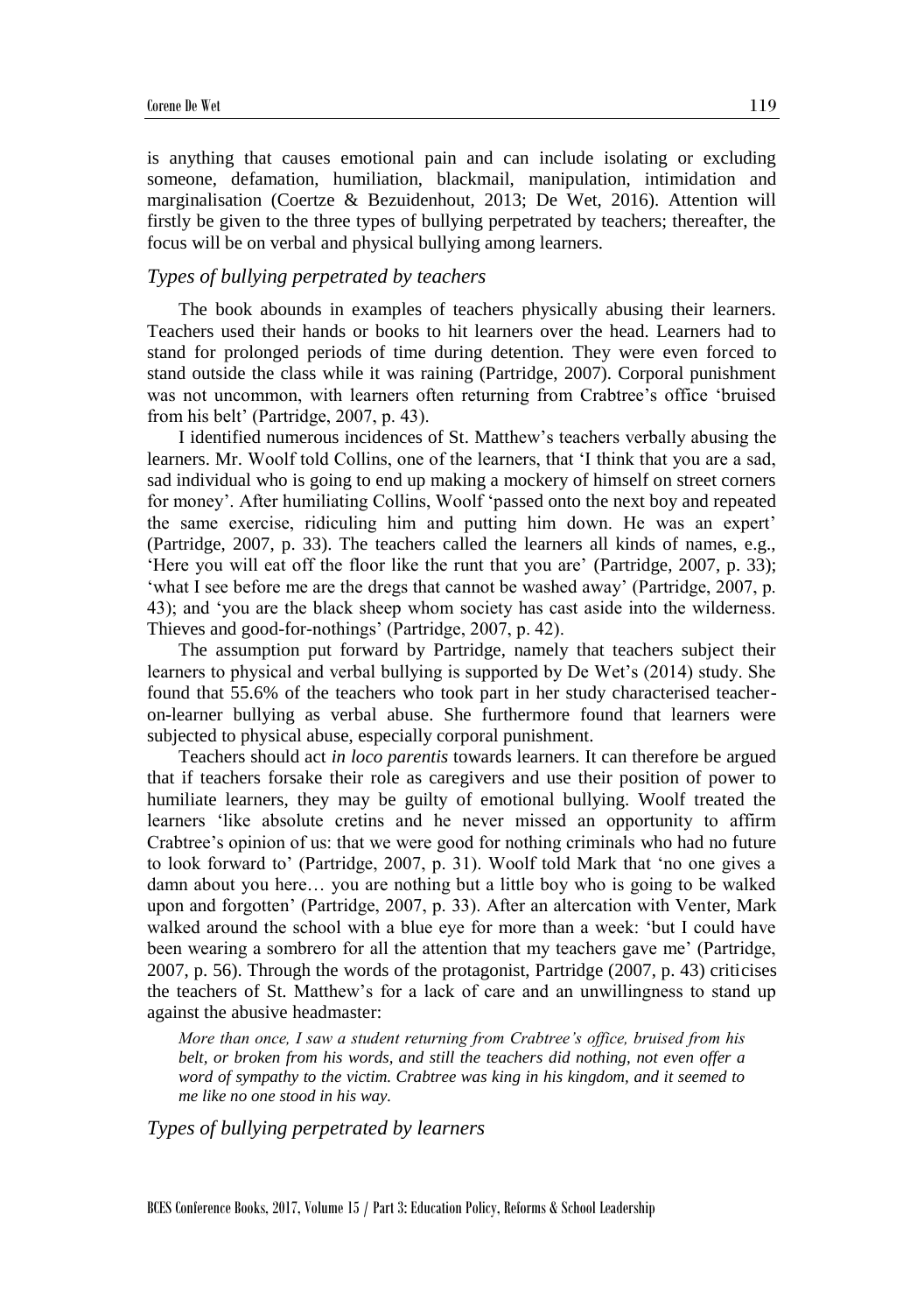A reading of *The Goblet Club* revealed only two types of bullying among the learners, namely verbal and physical bullying. Numerous vivid descriptions of physical altercations between Mark and Venter are found in the book. The following two examples will suffice:

*He confronted me as I was coming out of assembly one morning and hit me square in the stomach… I doubled over and concentrated hard not vomiting (Partridge, in the stomach...)* 2007, p. 56)*.*

*As soon as I stepped through the door, [Venter] grabbed my arm and whirled me around to face him. I jerked backwards and threw my book bag into his face, causing him to stumble backwards… This time, I meant to fight back. He lunged at me and I hit him square in the nose with my fist (Partridge, 2007, p. 100).* 

Contrary to research findings, namely that verbal bullying is more common than physical bullying among children (Coertze & Bezuidenhout, 2013), *The Goblet Club* focuses mainly on physical altercations between Mark and Venter. Only a few examples of verbal bullying among learners were identified. Venter threatened Mark by saying 'I'm going to break your face every single day until even your own mother won't want to look at you' (Partridge, 2007, p. 15). Venter also 'grinned' at Mark 'whenever we passed each other, whether I was with my friends or not' (Partridge, 2007, p. 56). Thomas was often subjected to name-calling ('nancy boy') and scornful laughter (Partridge, 2007, p. 90).

#### **Coping with bullying**

Flanagan et al. (2013) has investigated the coping strategies of victims. Coping strategies that are found to be ineffective, have also being found to be the most commonly used strategies, such as retaliation, ignoring and distancing (Flanagan et al., 2013). These ineffective strategies are also the preferred strategies of the victims in *The Goblet Club*: Mark tried to avoid Venter, especially when his friends were not in the vicinity. On one occasion he even ran away. When avoidance failed, Mark also resorted to violence and became a bully-victim (Partridge, 2007). Thomas, who should be seen as a 'true' victim, turned into himself and became a desolate, pathetic figure when he 'realised that nobody was going to help me and something broke inside me; the small shard of hope that remained inside me was gone forever' (Partridge, 2007, p. 90).

Researchers (Flanagan et al., 2013) often recommend that victims of bullying should turn to adults, i.e. parents and/or teachers when they are victimised. With the exception of one teacher – who was forced to resign – all the adults in the book, parents and teachers alike, are portrayed as uncaring individuals. It is therefore understandable that none of the victims of bullying turned to them for help.

#### **Conclusion**

In *The Goblet Club* Partridge gives an authentic, well-researched portrayal of bullying amongst boys and teacher-on-learner bullying. A reading of the book gives insight into the possibility of teachers verbally, physically and emotionally abusing those placed in their care. *The Goblet Club* sheds light on the characteristics of boys as bullies, victims, bully-victims and bystanders. The fictional characters resorted more often to physical than verbal bullying. Coping strategies preferred by the